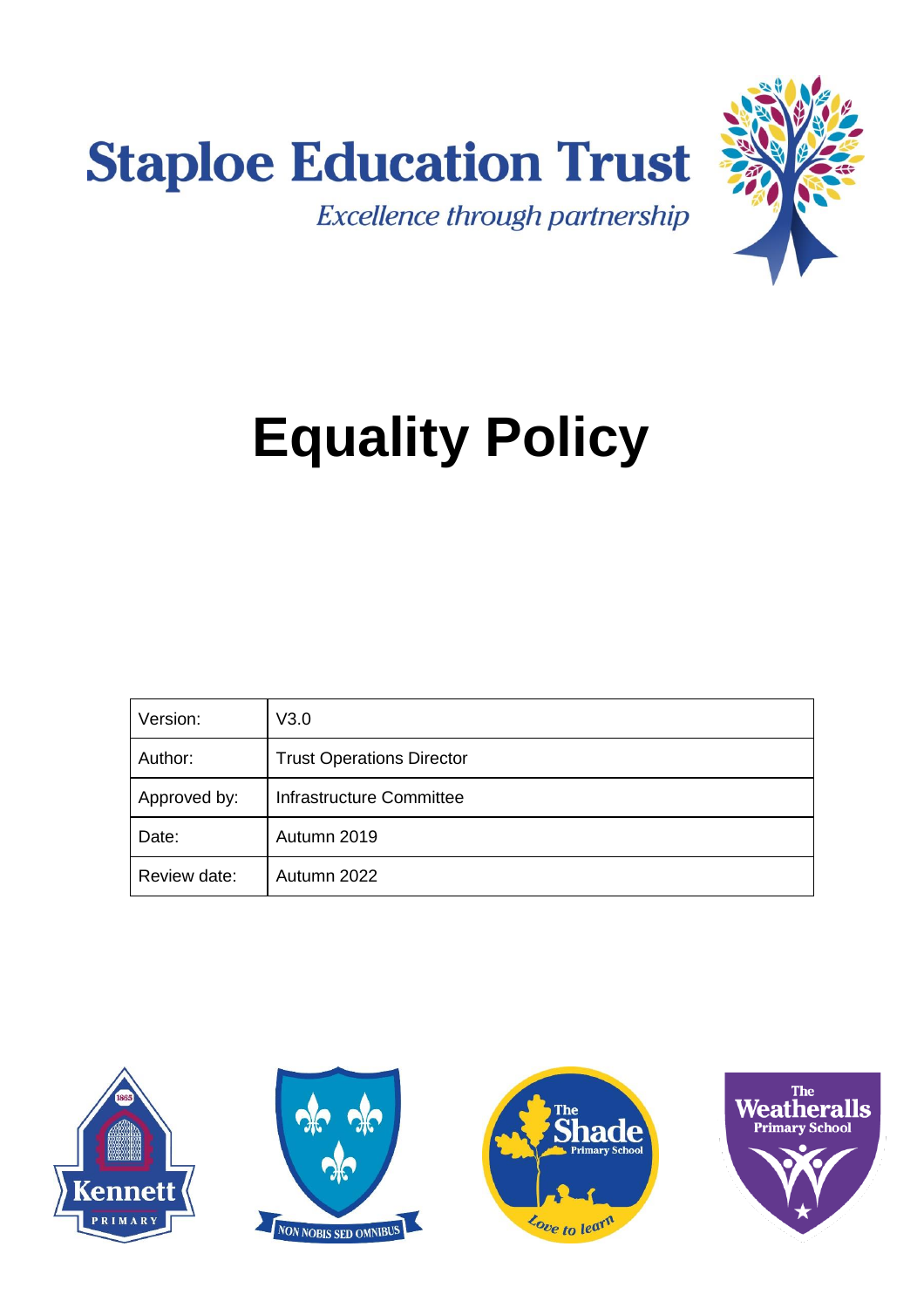# **Contents**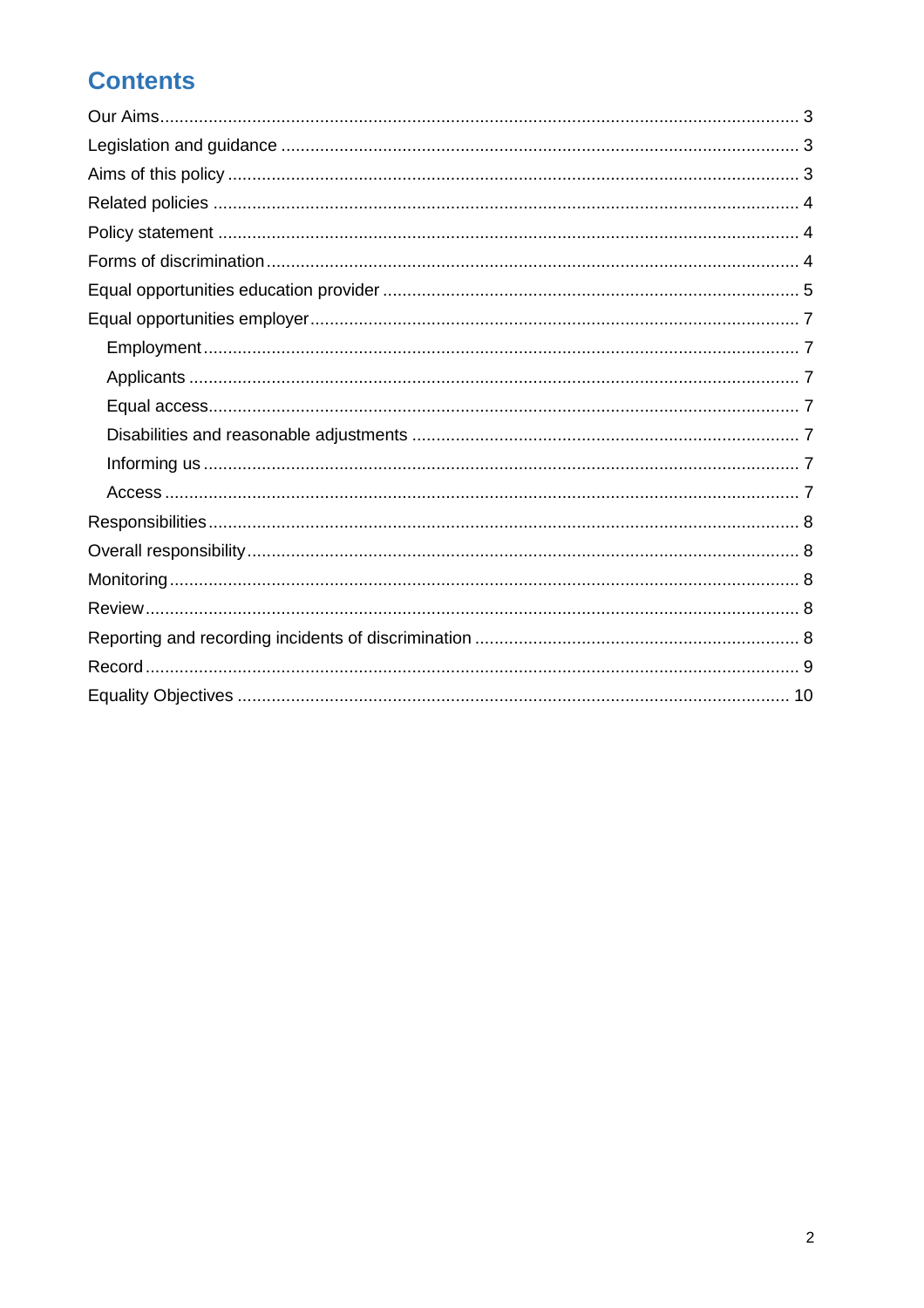# <span id="page-2-0"></span>**Our Aims**

Our Trust aims to meet its obligations under the public sector equality duty by having due regard to the need to:

- Eliminate discrimination and other conduct that is prohibited by the Equality Act 2010;
- Advance equality of opportunity between people who share a protected characteristic and people who do not share it;
- Foster good relations across all characteristics between people who share a protected characteristic and people who do not share it.

# <span id="page-2-1"></span>**Legislation and guidance**

This document meets the requirements under the following legislation:

- [The Equality Act 2010,](http://www.legislation.gov.uk/ukpga/2010/15/contents) which introduced the public sector equality duty and protects people from discrimination.
- [The Equality Act 2010 \(Specific Duties\) Regulations 2011,](http://www.legislation.gov.uk/uksi/2011/2260/contents/made) which require schools to publish information to demonstrate how they are complying with the public sector equality duty and to publish equality objectives.

This document is also based on Department for Education (DfE) guidance: [The Equality Act 2010](https://www.gov.uk/government/uploads/system/uploads/attachment_data/file/315587/Equality_Act_Advice_Final.pdf)  [and schools.](https://www.gov.uk/government/uploads/system/uploads/attachment_data/file/315587/Equality_Act_Advice_Final.pdf) 

<span id="page-2-2"></span>This document also complies with our funding agreements and articles of association.

# **Aims of this policy**

Through the operation of this policy the trust aims to:

- Communicate the commitment to the promotion of equal opportunities.
- Promotes equal treatment for all members of the trust community.
- Create and maintain an open environment which is free from discrimination.
- Adopt positive attitudes so that everyone in the trust community feels valued.
- Overcome barriers where they may exist.
- Ensure that there is no unlawful discrimination against any person on the basis of Protected Characteristics. This includes the following;
	- **Disability**
	- Gender reassignment
	- **Pregnancy and maternity**
	- Race
	- Religion or belief (including lack of religion or belief)
	- **Gender**
	- **Sexual orientation**
	- Marital or civil partnership status, and
	- Age
- Ensure clarity in that all discriminatory words, behaviours and images are treated as unacceptable.
- Take reasonable steps to avoid putting people with a disability at a substantial disadvantage.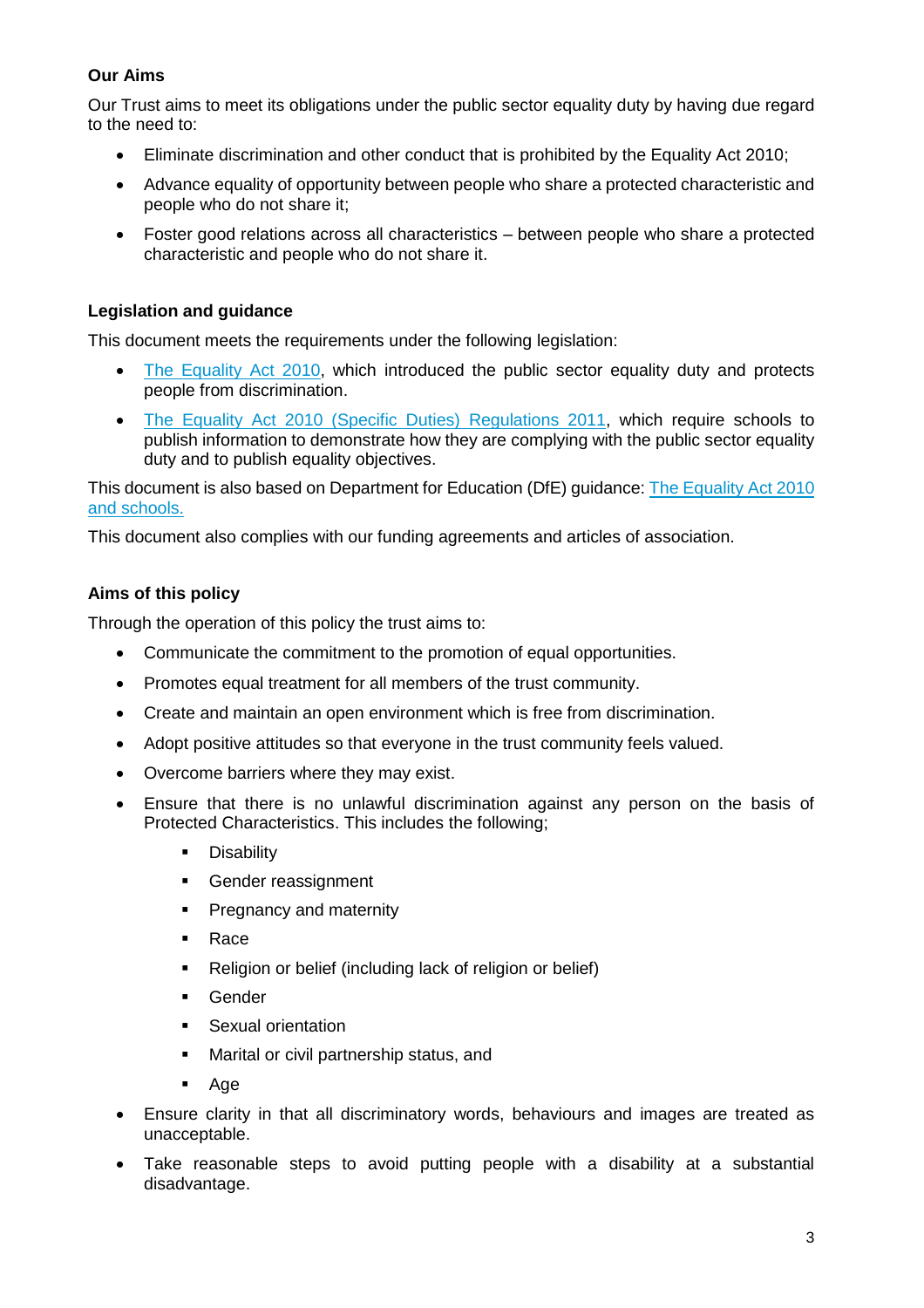- Set out how the trust will publish information to demonstrate its commitment to equality.
- Set out the details of each school's equality objectives.

# <span id="page-3-0"></span>**Related policies**

This policy should be read alongside the Safer Recruitment Policy, Admissions Policy, Behaviour Policy, Anti-Bullying Policy, Disability Policy, SEND Policy and our Accessibility Plan.

# <span id="page-3-1"></span>**Policy statement**

The trust and each school are committed to promoting equality when carrying out our functions, in accordance with the Public Sector Equality Duty, we will have due regard to the need to;

- Eliminate unlawful discrimination, harassment and victimisation, and other conduct prohibited by the Equality Act 2010.
- Advance equality of opportunity between people who share a protected characteristic and those without.
- Adopt good relationships between people who share a protected characteristic and those who do not.

We also;

- Publish information to demonstrate how we are complying with the Public Sector Equality Duty, and
- Prepare and publish equality objectives.

Each school's equality information and objectives are published on their individual school website. This information is published at least annually, and new objectives are published at least every four years.

# <span id="page-3-2"></span>**Forms of discrimination**

# *Types*

Discrimination may be direct or indirect, or arising from disability and it may occur intentionally or unintentionally.

# *Direct discrimination*

Direct discrimination occurs when a person is treated less favourably than another person because of a protected characteristic.

It can also occur when a person is treated less favourably because of their association with another person who has a protected characteristic (other than pregnancy or maternity).

# *Indirect discrimination*

Indirect discrimination occurs where an individual is subject to an unjustified provision, criterion or practice which puts them at a particular disadvantage because of, for example their race or sex.

# *Discrimination arising from disability*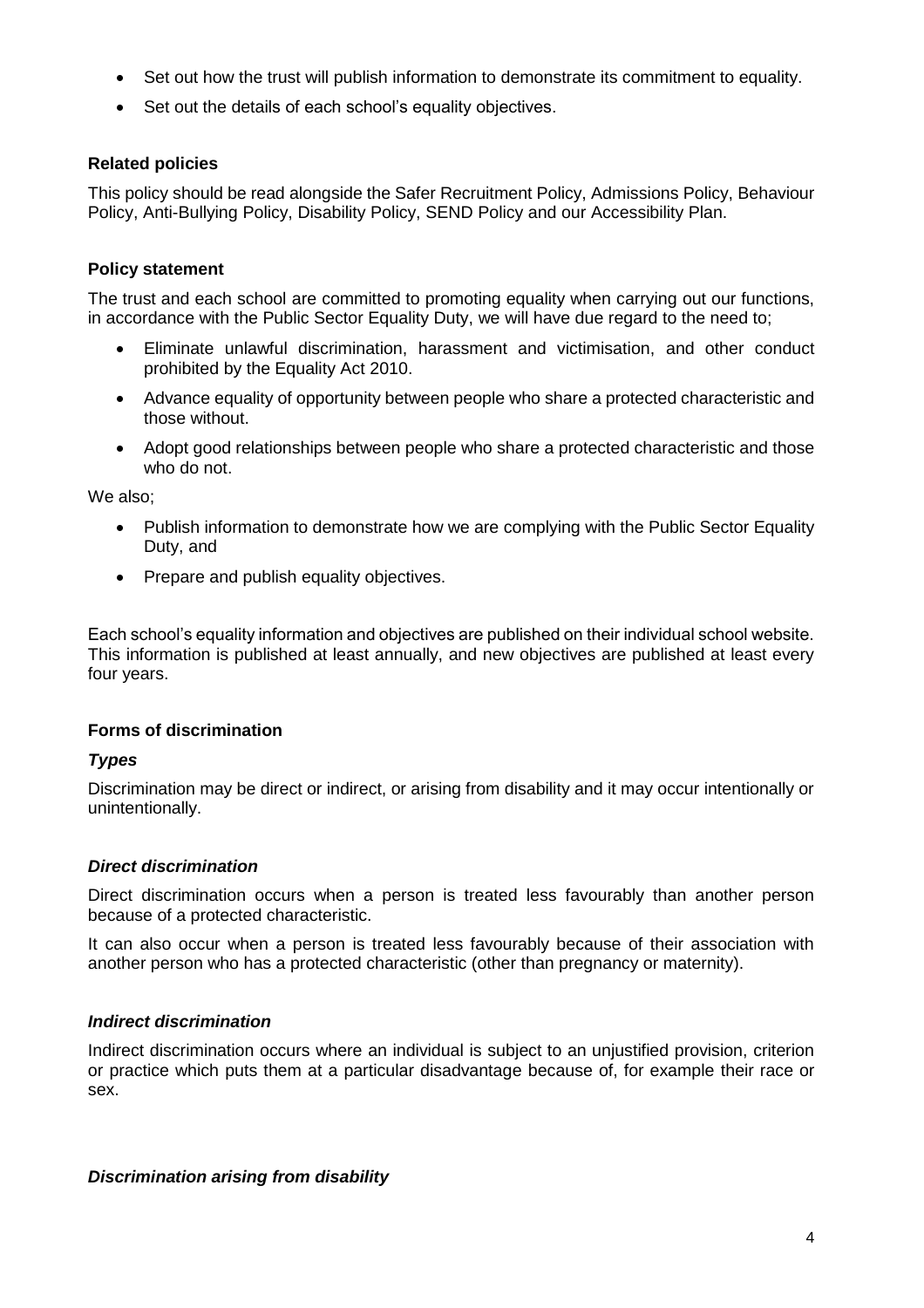Discrimination arising from disability occurs when a person with a disability is treated unfavourably because of something connected with their disability and the treatment cannot be shown to be a proportionate means of achieving a legitimate aim. For example, where a student with a disability who is also a wheelchair user is told they are unable to attend a school trip because there is no wheelchair access and alternative options have not been investigated.

# <span id="page-4-0"></span>**Equal opportunities education provider**

# *Admission*

Each school accepts applications from and admits pupils irrespective of their Protected Characteristics and will not discriminate on these grounds in the terms on which a place is offered. Every application is treated in a fair, open minded way. Each school's admissions policy reflects the trusts approach to equal opportunities and is consistent with this policy.

# *Equal access*

Each school will enable all pupils equal access to all benefits, services, facilities, classes and subjects including all sports, irrespective of their Protected Characteristics, subject to conditions of safety and welfare.

# *Positive action*

The schools may afford pupils of a particular racial group or students with a disability or special educational needs access to additional education or training to meet the special needs of the pupils within that group.

# *Exclusions*

The schools will not discriminate against any pupil by excluding him or her from school or by subjecting them to any other detriment on the grounds of their Protected Characteristics.

# *Teaching and school materials*

Efforts are made to recognise and be aware of the possibility of bias so that it can be eliminated in both teaching and learning materials and teaching styles. Materials are carefully selected for all areas of the curriculum so as to avoid stereotypes and bias.

# *Student interaction*

All pupils are encouraged to work and interact freely with and have mutual respect for all other pupils irrespective of their Protected Characteristics, subject to considerations of safety and welfare. Positive attitudes are encouraged towards all groups in society through the curriculum and ethos. Pupils are encouraged to question assumptions and stereotypes.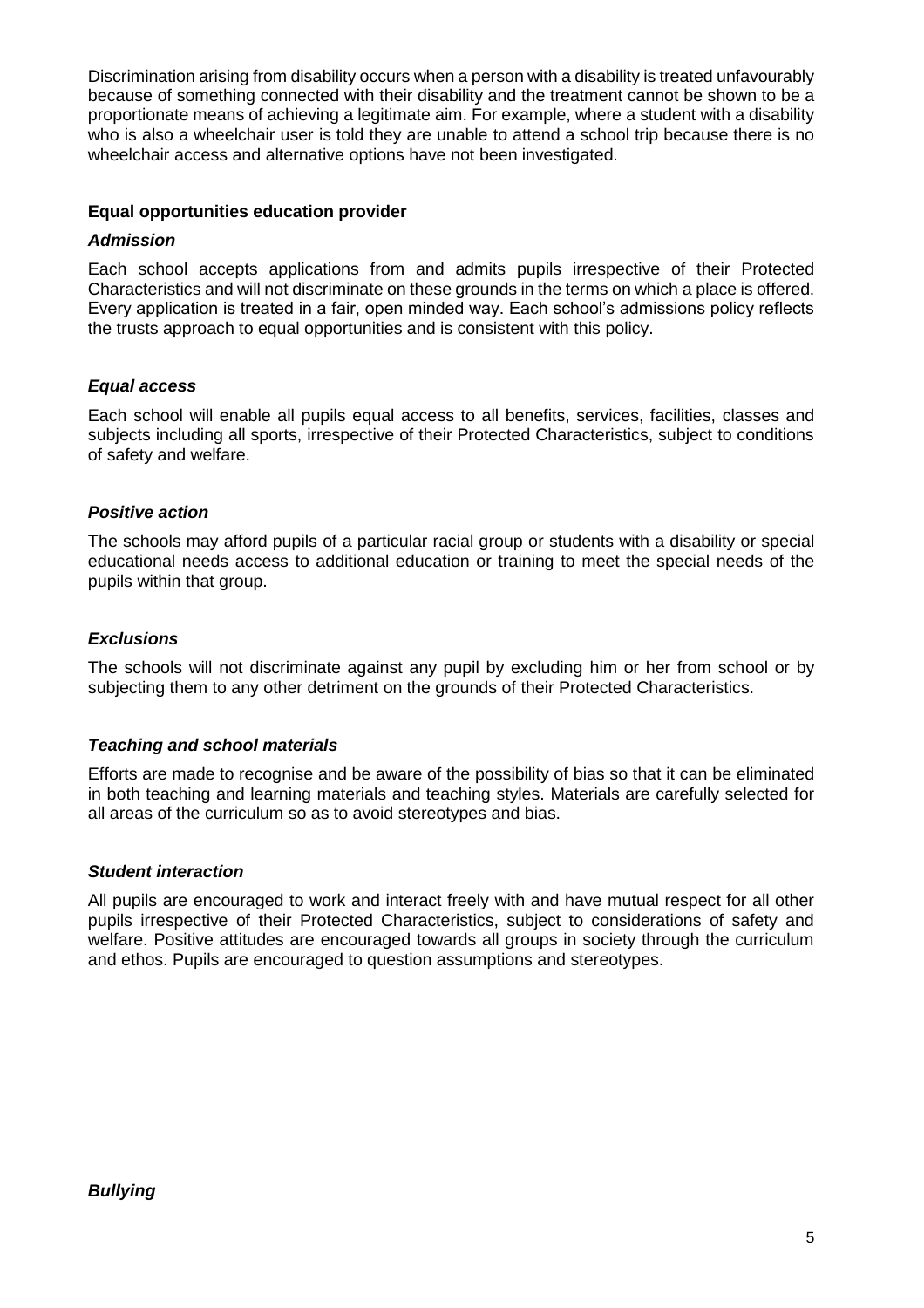The trust will not tolerate bullying or cyberbullying for any reason. Specific types of bullying include the following;

- Relating to race, religion, belief or culture;
- Related to SEN, learning difficulties or disabilities;
- Related to appearance or health condition;
- Bulling of young carers or looked after children or otherwise related to home circumstances;
- Related to sexist or sexual bullying.

Each school`s anti-bullying policy contains more information about each school`s anti-bullying practices.

#### *School uniform*

Each school's school uniform is consistent with this policy. The same policy applies to all pupils equally, irrespective of their gender, gender reassignment, race, disability, sexual orientation, pregnancy or maternity, religion or belief or special educational needs, subject to considerations of safety and welfare. However, we will consider reasonable requests to alter the school uniform, for example for genuine religious requirements and reasonable adjustments for pupils with a disability.

#### *Students with SEN*

Each school's policy on special educational needs includes details about the welfare and educational provision for students with Education, Health and Care Plans.

#### *Students with English as an additional language*

Students with English as an additional language will receive additional learning support if necessary. The pupils and their parents will be consulted with as appropriate. Linguistic diversity is positively recognised across the trust. Each school will ensure that:

- Home school links are made to involve parents directly in the work of the school;
- Interpretation and translation services are made available;
- Links are established with the local community;
- Staff work effectively with other local services;
- Learning support for ethnic minority pupils is efficient and effective;
- Provision is made for the spiritual, moral, social and cultural education supported by appropriate resources and information;
- Pupils names should be accurately recorded and correctly pronounced; pupils should be encouraged to accept and respect names from cultures other than their own.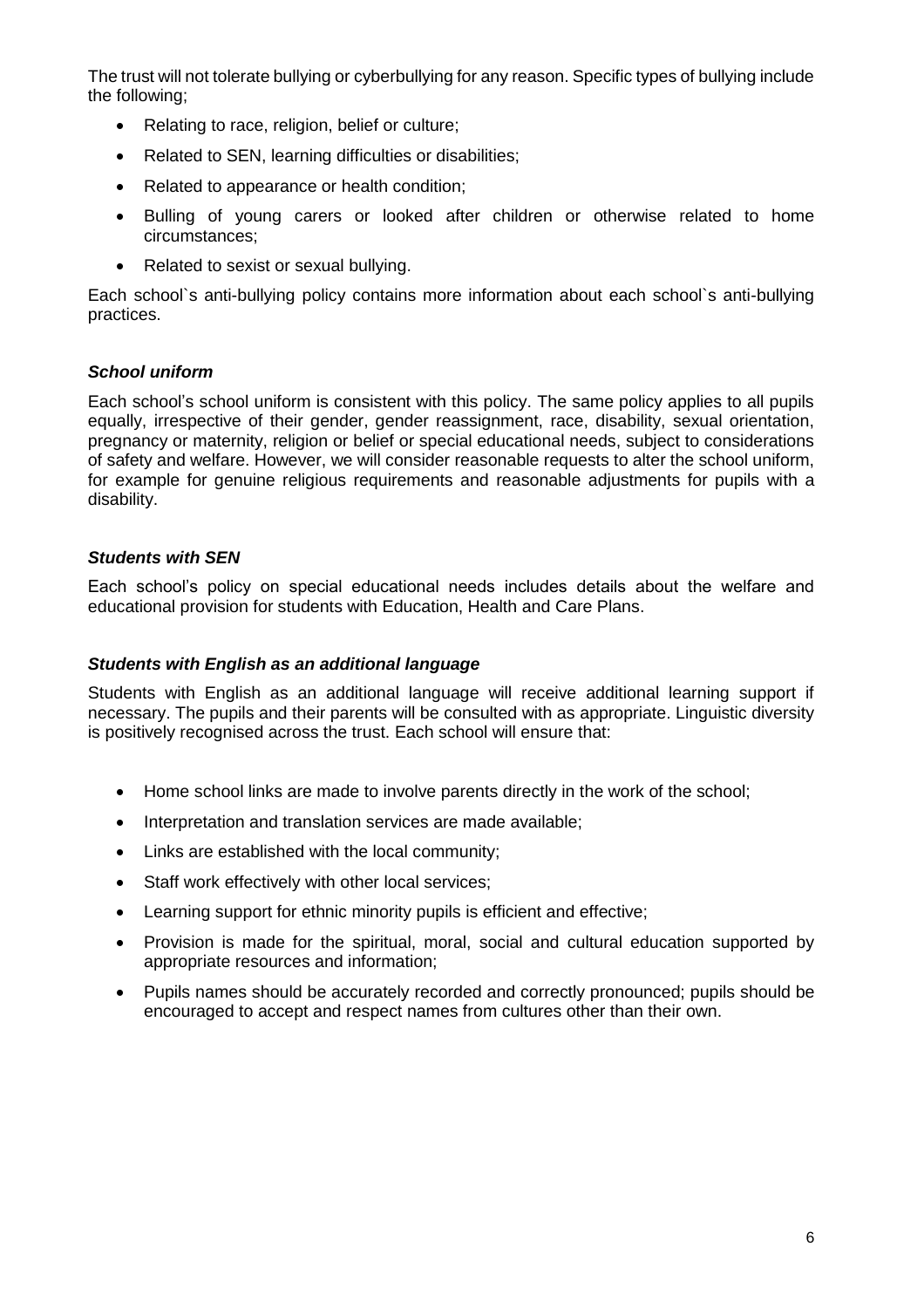# <span id="page-6-0"></span>**Equal opportunities employer**

# <span id="page-6-1"></span>*Employment*

This policy applies to all aspects of employment from the advertising of jobs, recruitment, terms and conditions of employment, career development, counselling, training, promotion, grievance and disciplinary procedures through to reasons for termination of employment.

# <span id="page-6-2"></span>*Applicants*

The trust will accept applicants from and recruit staff irrespective of their Protected Characteristics and will not discriminate on these grounds in the terms on which a position is offered. Every application will be treated in a fair and open minded way. The trust Safer Recruitment policy reflects our approach towards equal opportunities and is consistent with this policy.

# <span id="page-6-3"></span>*Equal access*

The trust will ensure that all staff have equal access to all benefits, services, facilities and opportunities for development irrespective of their Protected Characteristics subject to consideration of safety and welfare.

# <span id="page-6-4"></span>*Disabilities and reasonable adjustments*

The trust has a duty to make reasonable adjustments for individuals with a disability in respect of both employment and the education and associated services provided to ensure that such staff and pupils are not placed at a substantial disadvantage in comparison with other staff and pupils.

The trust is not legally required to make adjustments which include physical alterations to buildings.

In making reasonable adjustments the trust is required to provide auxiliary aids and services for pupils with a disability.

# <span id="page-6-5"></span>*Informing us*

Please notify either the Headteacher or HR Manager if you are aware or suspect that you or your child has a disability. Please provide copies of all written reports and other relevant information upon request to enable us to provide the appropriate support and adjustments. Confidential information will only be shared on a "need to know" basis. The trust will have due regard to any request to treat the nature or existence of a person's disability as confidential.

# <span id="page-6-6"></span>*Access*

The trust and its schools will monitor the physical features of its premises to consider whether users of the premises with a disability are placed at a substantial disadvantage compared to other users. Where possible and proportionate the trust will take steps to improve access for disabled users of the premises.

Each school has an Accessibility Plan which is reviewed annually and is available of each school's website.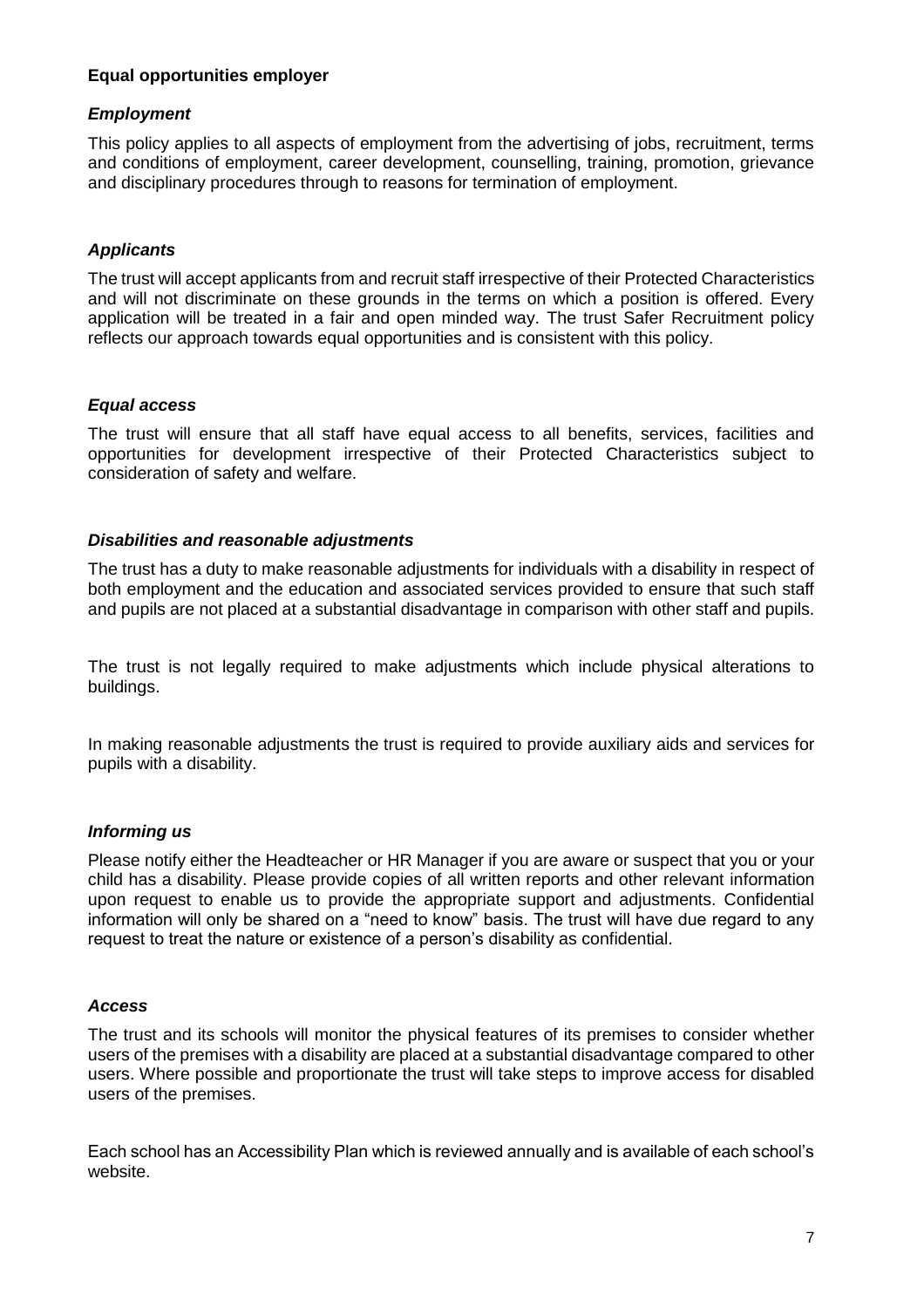# <span id="page-7-0"></span>**Responsibilities**

All members of the trust community are always expected to comply with this policy and therefore to treat others with dignity.

# <span id="page-7-1"></span>**Overall responsibility**

The Trust Board will:

- Ensure that the equality information and objectives as set out in this statement are published and communicated throughout our schools, including to staff, pupils and parents, and that they are reviewed and updated at least once every four years.
- Delegate responsibility for monitoring the achievement of the objectives on a daily basis to the Headteacher of each school.

The Headteacher will:

- Promote knowledge and understanding of the equality objectives amongst staff and pupils.
- Ensure staff receive appropriate training and support.
- Take necessary action in any cases of unlawful discrimination.

All staff are expected to:

- Promote an inclusive and collaborative ethos inside and outside of the classroom.
- Deal with any prejudice related incidents that may occur.
- Plan and deliver curricula and lessons that reflect inclusivity.
- Support pupils for whom English is an additional language.
- <span id="page-7-2"></span>• Keep updated with equalities legislation relevant to their work.

#### **Monitoring**

To ensure that this policy is operating effectively, and to identify those sections of the local community which may be under-represented, each school monitors staff and pupil applicants' gender, race, disability and religion or belief. We also monitor achievement, exclusions and bullying incidents against gender, race, disability and special educational needs. We maintain records of this data in an anonymised format for the purposes stated in this policy.

#### <span id="page-7-3"></span>**Review**

The headteacher within each school, together with representatives from the central trust team are responsible for the ongoing monitoring and analysis of the data monitored in accordance with this policy and will arrange for the taking of appropriate steps to eliminate unlawful direct and indirect discrimination where necessary.

Policies will normally be reviewed on a 3-year cycle unless otherwise stated. This review may be brought forward as required by the Trust to reflect changes in supporting advice/guidance or a change in school objectives.

#### <span id="page-7-4"></span>**Reporting and recording incidents of discrimination**

If you believe that you or your child has received less favourable treatment on any of the unlawful grounds listed within this policy or if you feel that this policy has been breached in any way to your detriment you are encouraged to raise the matter through the trusts complaints procedure, available on the trust and individual school's websites. Allegations regarding potential breaches of this policy will be treated in confidence and investigated in accordance with the complaints procedure.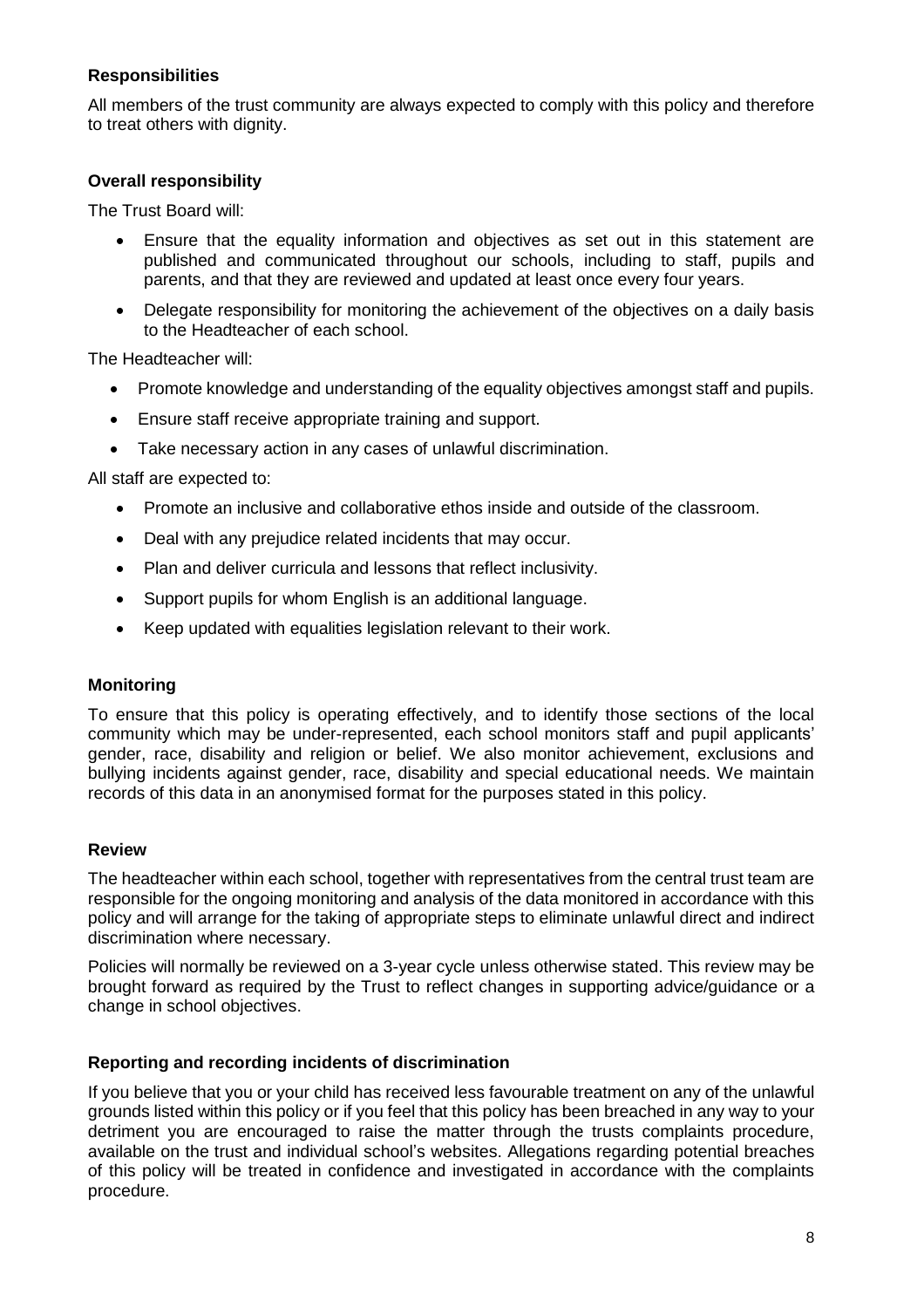# <span id="page-8-0"></span>**Record**

All reported breaches of this policy will be recorded, and this record will be reviewed annually.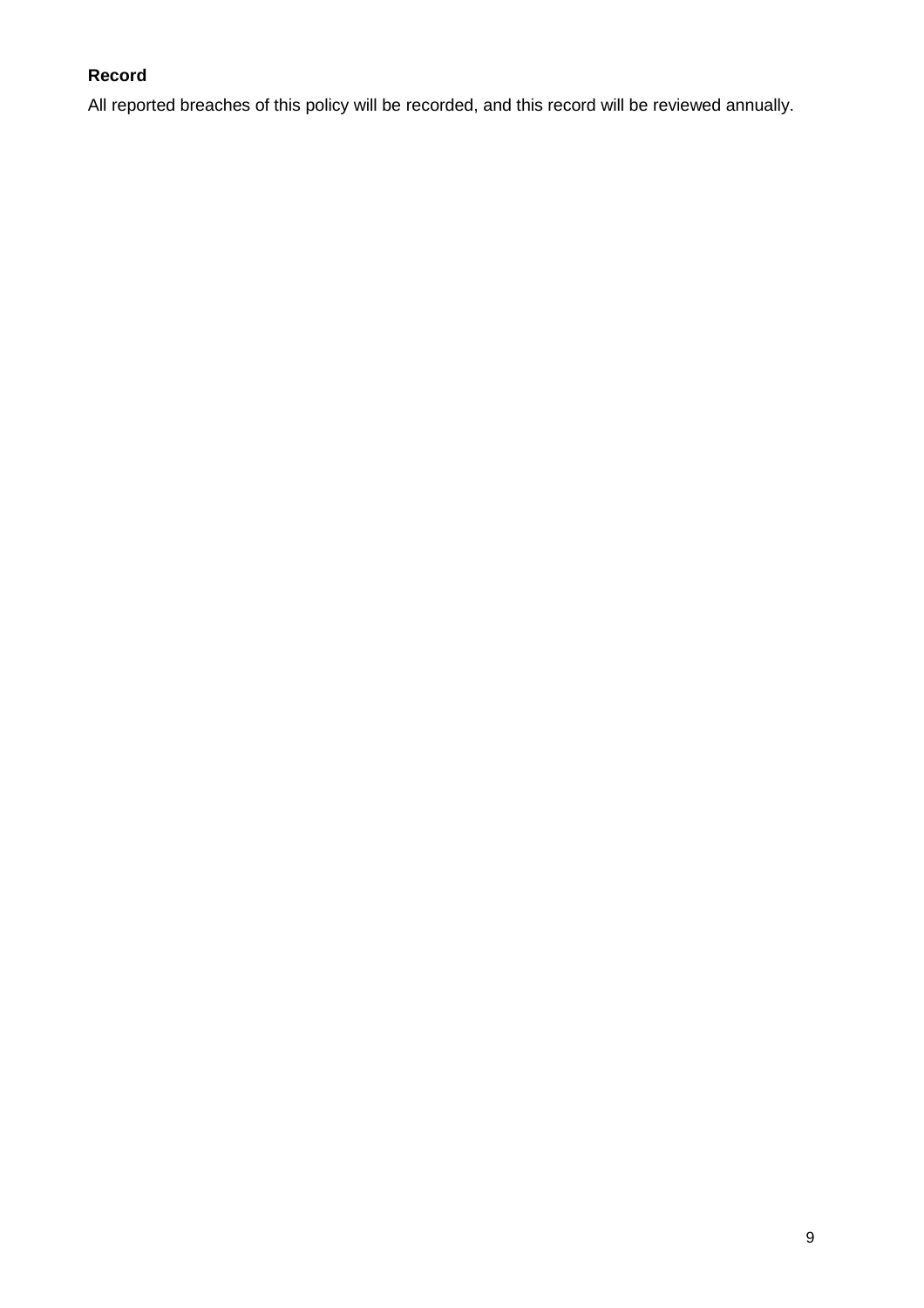# <span id="page-9-0"></span>**Equality Objectives**

These objectives are specific to each individual school and as such will;

- Be documented within the Schools Development Plans;
- Be monitored by each Headteacher and the school Advisory Body; and
- Be reviewed as necessary.

# **Soham Village College**

- 1. Ensure students have consistently high levels of respect for others and actively support the well-being of other students.
- 2. Ensure that all students, including disadvantaged and SEND students, consistently achieve well in all subjects.
- 3. Ensure students know how to maintain healthy lifestyles.
- 4. Ensure all students, including the most disadvantaged, participate in a wide, rich set of experiences

# **Kennett Primary School**

- 1. To promote cultural development and understanding through a rich range of experiences both in and beyond the school.
- 2. To work closely with the children entitled to Pupil Premium, to ensure they are not at risk from underachievement.
- 3. To open the children's minds to possibilities and broaden their horizons.